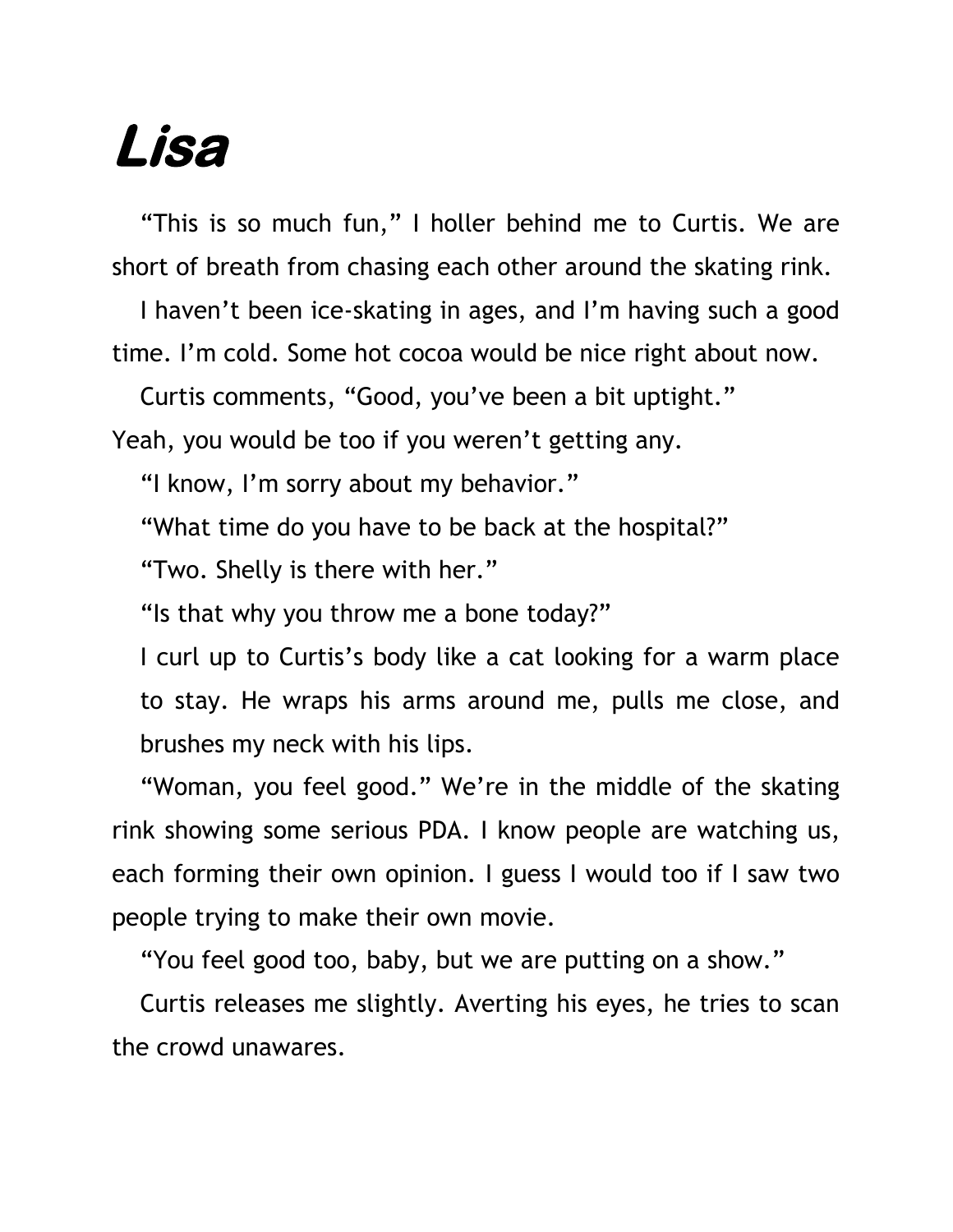I laugh and drag him along with me to the other side of the rink so we can get off. Thankful for the chance to rest, I sink down in a nearby chair.

"You want something to drink?"

"Yeah, get me a Strawberry-banana smoothie."

"Okay, one smoothie coming up."

Watching Curtis walk away makes me aware of how much I miss John. It's funny how the world keeps on turning even when your life is turned upside down.

Curtis is a good man, a good man. There is a battle going on: My mind against my heart. And I'm not sure who is winning.

I shake the thoughts from my mind. I don't want to analyze my love life. Curtis is here with me now. I'll just try to enjoy it for what it is. But somehow, John isn't too far from my thoughts.

Curtis returns with my smoothie. I paste on a smile.

## **John**

"Which is easier for you, John? Signing these papers or admitting that you have some unresolved issues that you need to work out?" asks my stocky attorney. Morgan is a gifted man. He is extremely good at what he does when he does it, but the man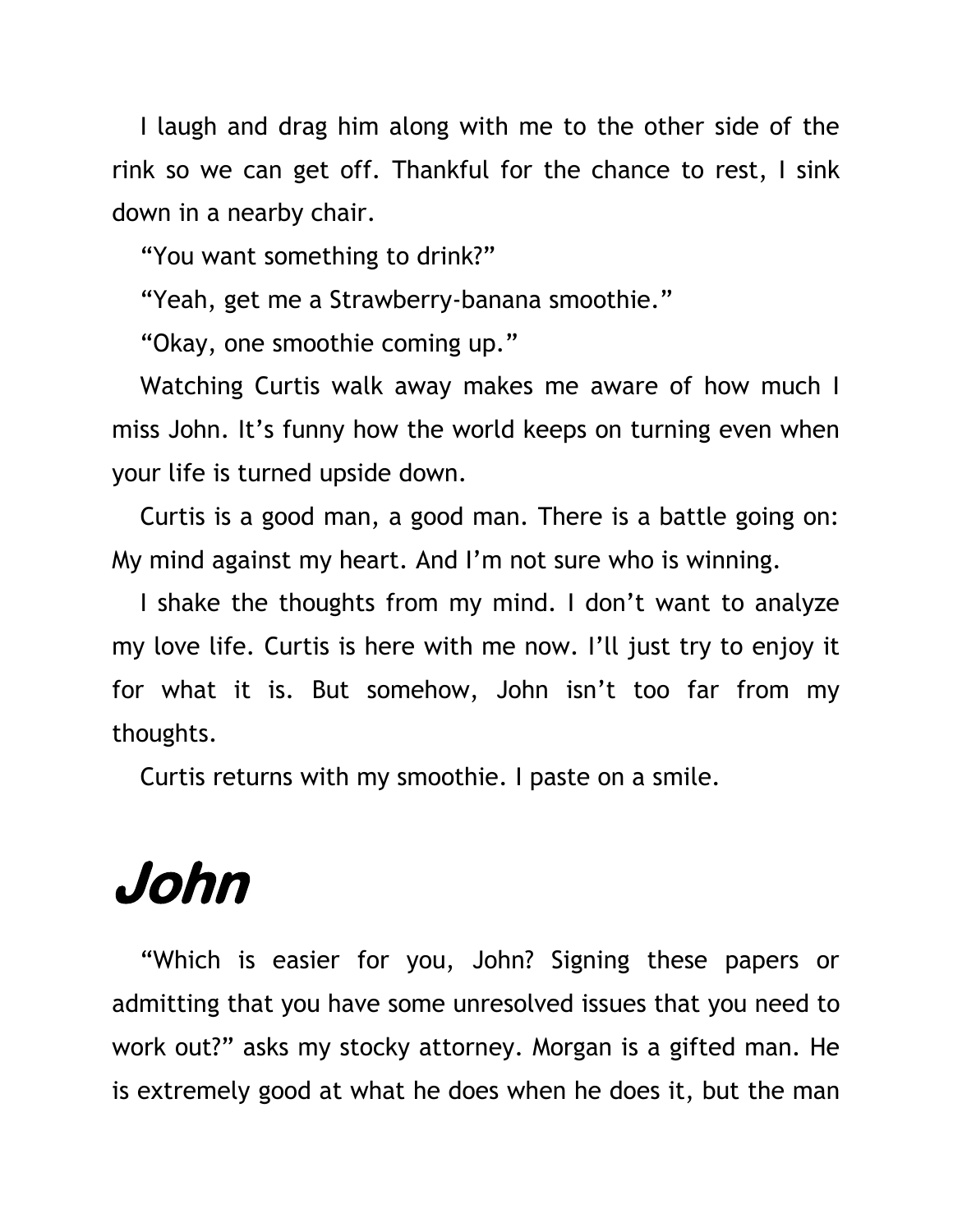needs a good handle on his diet. In the ten years that I've known him, he has gone from being in shape to overweight and out of shape. Since I've been in his office, he has gone through two burgers and it's not lunchtime.

"Morgan, you're my friend and I've allowed you full access to areas of my life people rarely enter. Don't make me regret it."

Morgan puts down his half eaten burger, wipes his hand on a napkin, and moves around his desk to the water fountain attached to a mini wine cooler to pour himself a drink.

"Come on man, let's be real. I have gone over this divorce paper with a fine tooth comb and I have not found any discrepancies. Lisa is not asking for anything extravagant. In fact it's quite the opposite." He sits back down and the chair makes a horrible noise. He had better not do what I'm thinking he did.

"The money is not good," I reason.

"You know as well as I know that it's not about the darn money." When he shifts the chair makes that same noise again. Seconds later a foul odor floats through the air and confirms my suspicions. The man has been blowing up our space. Aaww darn!

"Smells like you have some unresolved issues yourself," I joke. He chuckles.

"Yeah, I need to go to the restroom. Give me a minute."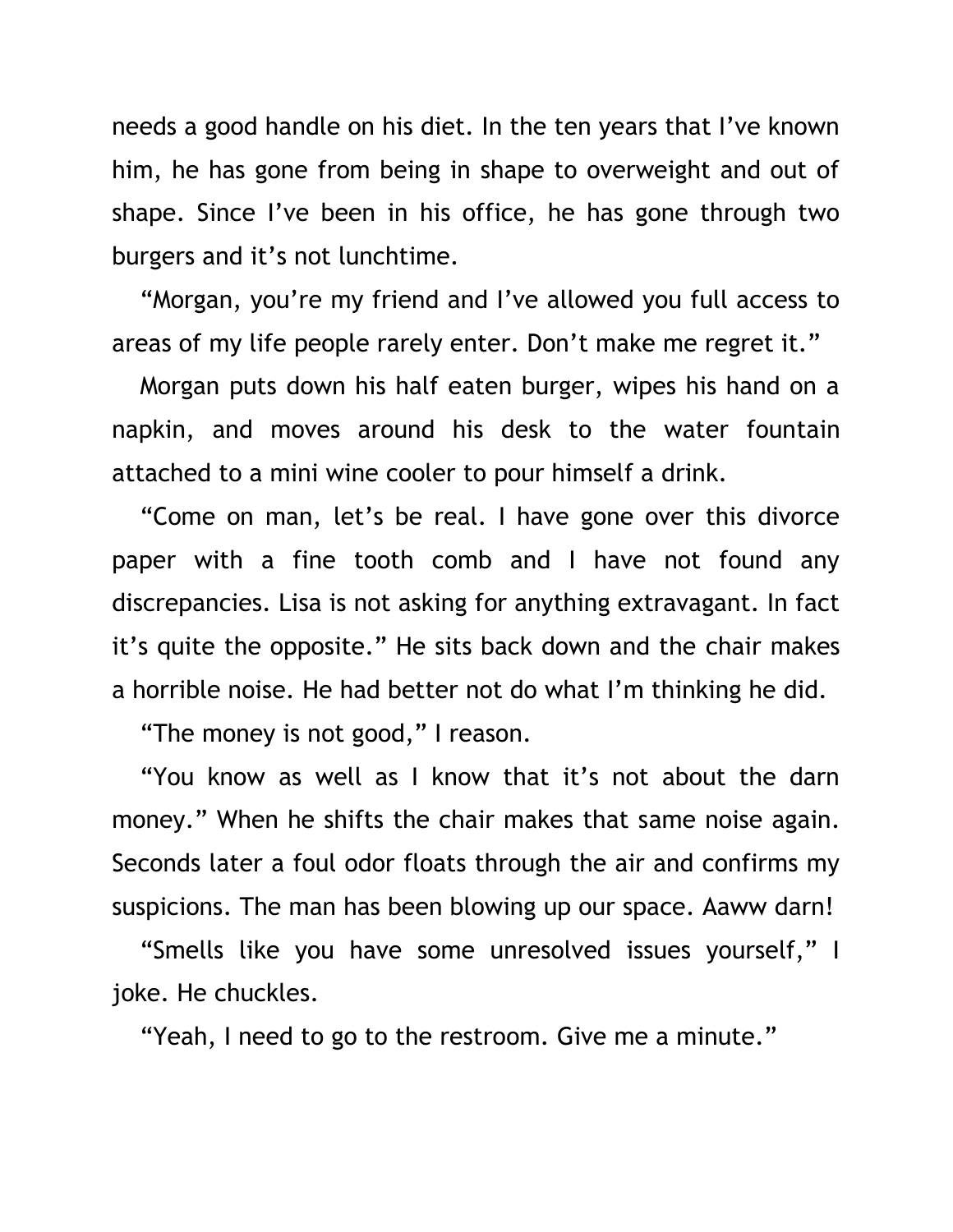"Take all the time you need. I don't want you coming back up in here smelling like aftershave and ground meat."

"Somewhere over there under the counter I got a can of Lysol air freshener," he says.

"Help yourself to some freshness."

"Gee, no thanks. Think I'll go chat up your secretary until you get back."

Morgan shoots me a reproving glare.

"Don't fret; I won't make any moves on her."

"You better not."

Morgan disappears around the corner quickly. I chuckle. Lana, Morgan's secretary, has her head down as her fingers click away on the keyboard.

"Working hard?" I ask, leaning against the desk.

Lana looks up and smiles. "Is everything okay, Mr. Boutari?"

"Yes, Lana. I'm just biding my time."

"Where is Morgan?"

"Your boss has an appointment with the restroom."

"Oh yeah, his stomach has been bothering him. I keep telling him to stop eating all that junk food. You're his friend. Talk some sense into him."

"The man will not listen to me. He needs a wife."

"Well, don't look at me. I can't help you there."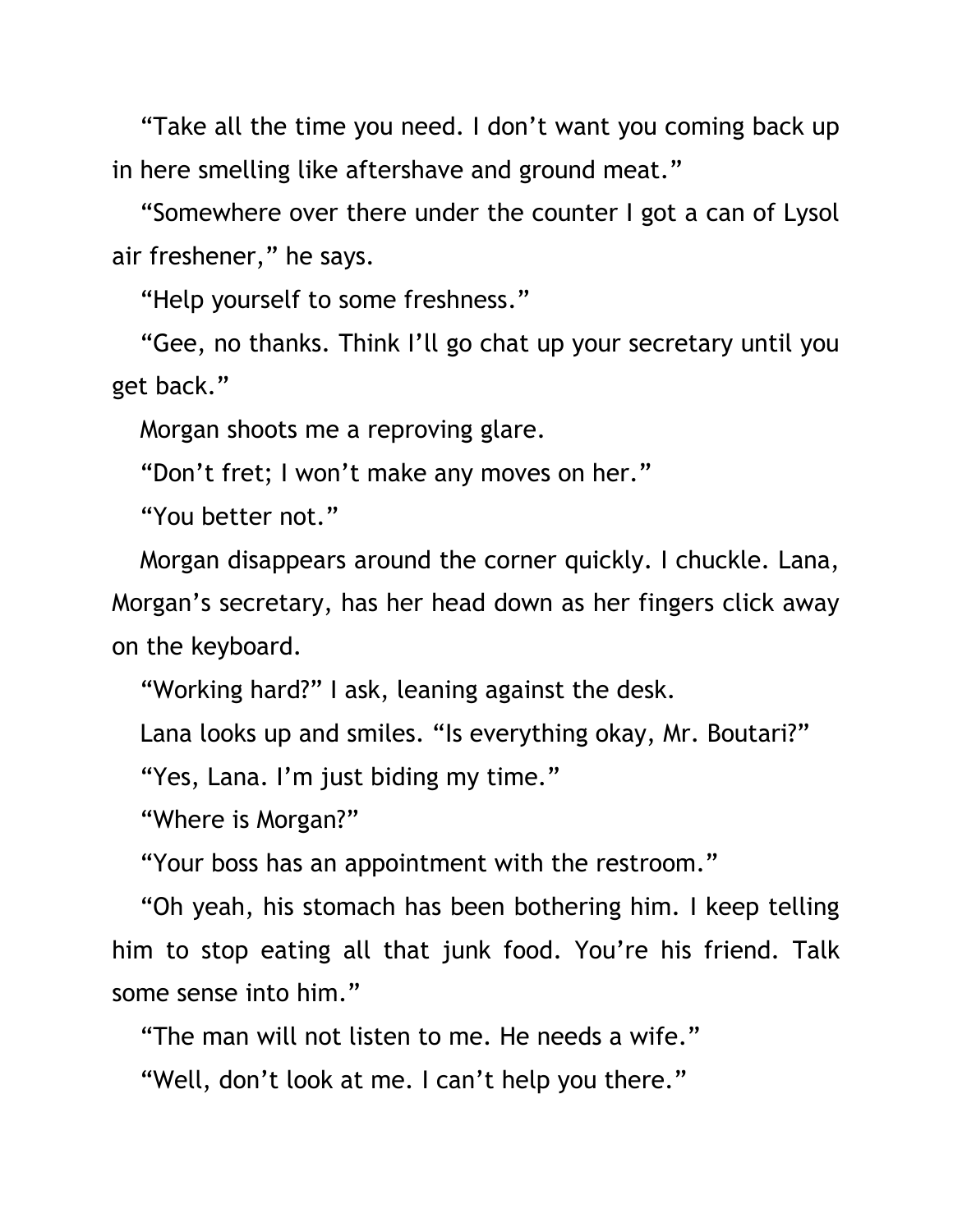Oh, but I think you can. I know when a man is attracted to a woman and Morgan is definitely into Lana. He is too scared to go for what he wants.

"Would you want to?" I ask. Her keystrokes stop and she looks up then away, obviously flustered. "I'm sorry, if I've overstep my boundaries. That was presumptuous of me."

Lana nods and goes back to typing.

"He's my boss," she whispers carefully.

"True, is that what's stopping you?"

Lana peers around me. Checking for Morgan I suppose. I move into her view, blocking her from whatever is distracting her. I reassure, "He's in the restroom."

"Has Morgan said anything to you about me?"

"The man will not $-$ "

"Okay, John let's finish this up." Morgan's sudden appearance makes us both jump. How much did he hear?

I fall in step with Morgan. "You've been holding out."

"On?"

"Lana, what are you waiting on to ask her out?"

"Shhh, keep it down," he begs and almost shoves me into his office.

"Does she suspect?"